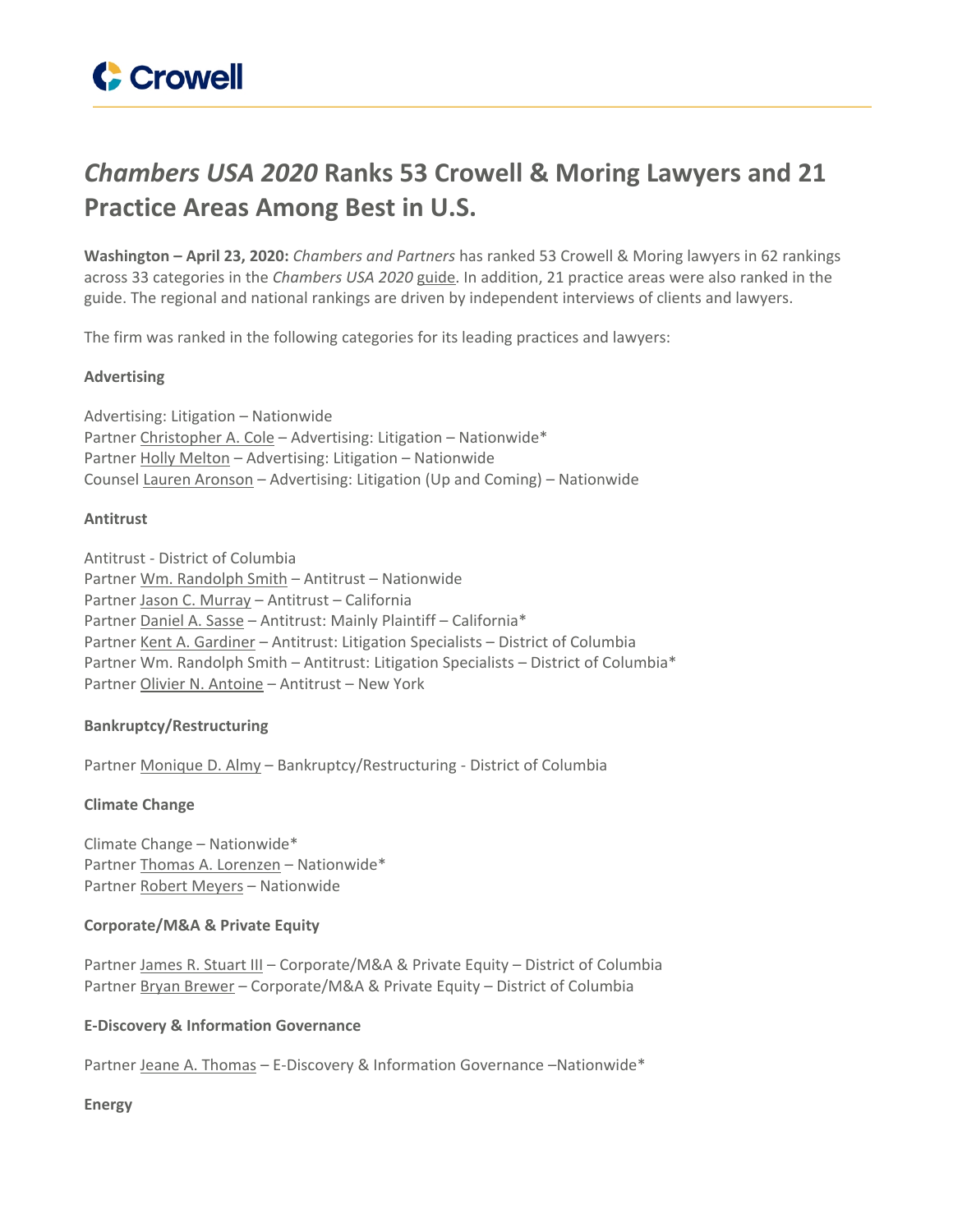

Energy: Electricity: Regulatory & Litigation – Nationwide Partner Larry F. [Eisenstat](https://www.crowell.com/professionals/larry-eisenstat) – Energy: Electricity: Regulatory & Litigation – Nationwide\*

## **Environment**

Environment – Nationwide Environment – District of Columbia\* Partner Kirsten L. [Nathanson](https://www.crowell.com/professionals/Kirsten-Nathanson) – Environment – District of Columbia Partner Thomas A. Lorenzen – Environment – District of Columbia Partner David [Chung](https://www.crowell.com/professionals/David-Chung) (Up and Coming) – Environment – District of Columbia

## **Government Contracts**

Government Contracts – Nationwide\* Partner Amy [Laderberg](https://www.crowell.com/professionals/Amy-O) O'Sullivan – Government Contracts – Nationwide Partner Daniel R. [Forman](https://www.crowell.com/Professionals/Daniel-Forman) – Government Contracts – Nationwide\* Partner Nicole [Owren-Wiest](https://www.crowell.com/professionals/Nicole-Owren-Wiest) – Government Contracts – Nationwide Partner [Peter](https://www.crowell.com/professionals/Peter-Eyre) Eyre – Government Contracts – Nationwide\* Senior counsel Thomas P. Humphrey – Government Contracts (Senior Statespeople) – Nationwide Partner John E. [McCarthy,](https://www.crowell.com/professionals/John-McCarthy) Jr. - Government Contracts - Nationwide Partner [Adelicia](https://www.crowell.com/professionals/Adelicia-Cliffe) Cliffe – Government Contracts – Nationwide Partner Daniel R. Forman - Government Contracts: Bid Protests(Spotlight Table) -Nationwide Senior counsel Thomas P. Humphrey – Government Contracts: Bid Protests(Spotlight Table) – Nationwide

#### **Government Relations**

Partner Clayton S. [Friedman](https://www.crowell.com/professionals/Clayton-Friedman) –Government Relations: State Attorneys General – Nationwide\*

#### **Healthcare**

Healthcare – Nationwide Healthcare – California Healthcare – District of Columbia\* Healthcare – New York Partner Kevin B. [Kroeker](https://www.crowell.com/professionals/kevin-kroeker) – Healthcare – California\* Partner Jennifer S. [Romano](https://www.crowell.com/professionals/Jennifer-Romano) – Healthcare – California Partner John T. [Brennan](https://www.crowell.com/professionals/John-Brennan) Jr. – Healthcare – District of Columbia\* Partner Troy A. [Barsky](https://www.crowell.com/professionals/troy-barsky) – Healthcare – District of Columbia\* Partner [Christopher](https://www.crowell.com/professionals/Christopher-Flynn) Flynn – Healthcare – District of Columbia Partner Jodi G. [Daniel](https://www.crowell.com/professionals/Jodi-Daniel) – Healthcare (Up and Coming) – District of Columbia\* Partner Brian [McGovern](https://www.crowell.com/professionals/Brian-McGovern) – Healthcare – New York\* Partner Paul [Mourning](https://www.crowell.com/professionals/Paul-Mourning) – Healthcare – New York\* Partner Stephanie [Marcantonio](https://www.crowell.com/professionals/Stephanie-Marcantonio) – Healthcare (Up and Coming) – New York

#### **Insurance**

Insurance: Dispute Resolution: Insurer – Nationwide\* Insurance: Insurer – District of Columbia\*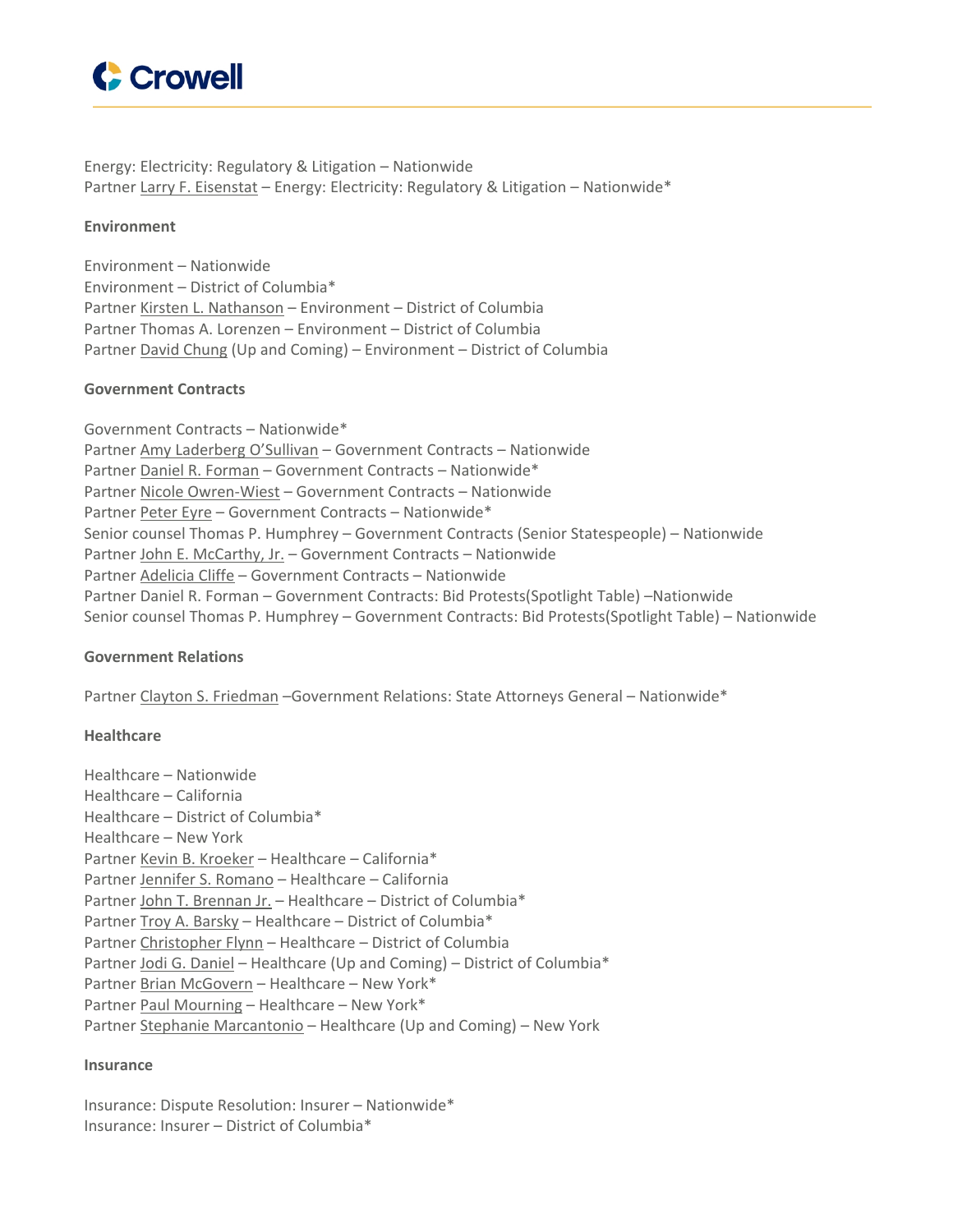

Partner Clifford B. [Hendler](https://www.crowell.com/professionals/Clifford-Hendler) – Insurance: Dispute Resolution: Insurer – Nationwide Partner Mark D. [Plevin](https://www.crowell.com/professionals/Mark-Plevin) – Insurance: Dispute Resolution: Insurer – Nationwide Partner Laura [Foggan](https://www.crowell.com/professionals/Laura-Foggan) – Insurance: Dispute Resolution: Insurer – Nationwide Partner Harry P. [Cohen](https://www.crowell.com/professionals/Harry-Cohen) – Insurance: Dispute Resolution: Reinsurance – Nationwide Partner Mark D. Plevin – Insurance: Insurer – California\* Partner Clifford B. Hendler – Insurance: Insurer – District of Columbia\* Partner Laura Foggan – Insurance: Insurer – District of Columbia\* Partner Harry P. Cohen – Insurance: Dispute Resolution: Insurer – New York

## **Intellectual Property**

Partner Mark [Supko](https://www.crowell.com/professionals/Mark-Supko) – Intellectual Property: Litigation – District of Columbia

## **International Trade**

International Trade: Customs – Nationwide\* International Trade: Export Controls & Economic Sanctions – Nationwide Partner John B. [Brew](https://www.crowell.com/professionals/John-Brew) – International Trade: Customs – Nationwide\* Counsel Frances [Hadfield](https://www.crowell.com/professionals/Frances-Hadfield) – International Trade: Customs (Up and Coming) – Nationwide Partner Jeffrey L. [Snyder](https://www.crowell.com/professionals/Jeffrey-Snyder) – International Trade: Export Controls & Economic Sanctions – Nationwide\*

## **Labor & Employment**

Partner Kris D. [Meade](https://www.crowell.com/professionals/Kris-Meade) – Labor & Employment **-** District of Columbia

#### **Litigation**

Litigation: White Collar Crime & Government Investigations – District of Columbia Litigation: White Collar Crime & Government Investigations – New York Litigation: General Commercial – California Partner [Kathleen](https://www.crowell.com/professionals/Kathleen-Sooy) Taylor Sooy – Litigation: General Commercial – District of Columbia\* Partner Philip T. [Inglima](https://www.crowell.com/professionals/Philip-Inglima) – Litigation: White Collar Crime & Government Investigations – District of Columbia\* Partner Thomas A. [Hanusik](https://www.crowell.com/professionals/Thomas-Hanusik) – Litigation: White Collar Crime & Government Investigations – District of Columbia Partner Daniel L. [Zelenko](https://www.crowell.com/professionals/Daniel-Zelenko) - Litigation: White Collar Crime & Government Investigations - New York Partner Glen [McGorty](https://www.crowell.com/professionals/Glen-McGorty) - Litigation: White Collar Crime & Government Investigations - New York Partner Kelly [Currie](https://www.crowell.com/professionals/Kelly-Currie) - Litigation: White Collar Crime & Government Investigations - New York Partner Rebecca Monck [Ricigliano](https://www.crowell.com/professionals/Rebecca-Ricigliano) - Litigation: White Collar Crime & Government Investigations - New York

#### **Privacy & Data Security**

Partner Kate M. [Growley](https://www.crowell.com/professionals/kate-growley) – Privacy & Data Security (Up and Coming) – Nationwide

**Tax**

Tax – District of Columbia Partner [David](https://www.crowell.com/professionals/david-blair) B. Blair – Tax – District of Columbia

## **Transportation**